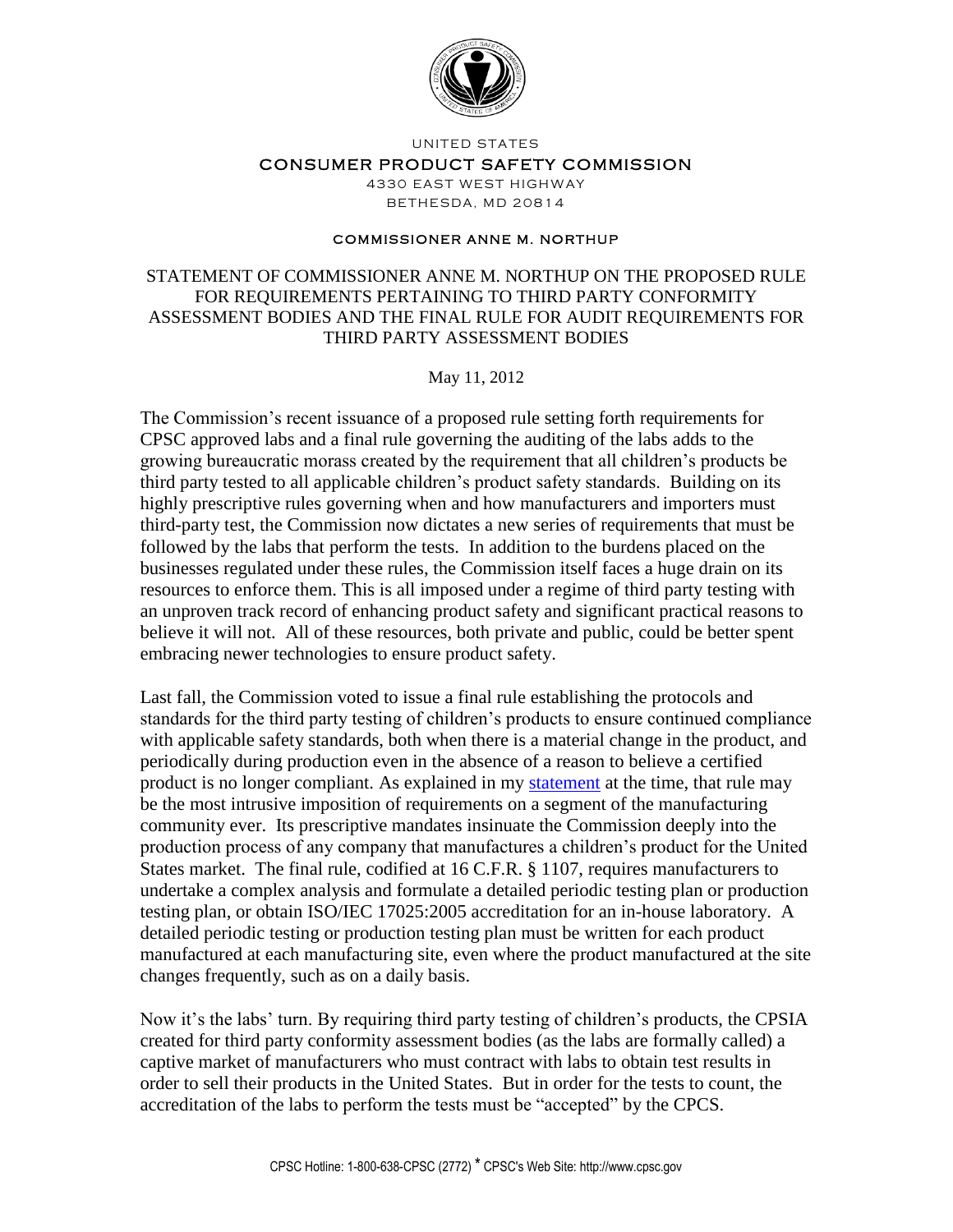Labs can be either "independent" (labs over which the manufacturer has no control with regard to scheduling, pricing, management, etc.), "firewalled" (labs owned by the manufacturer where costs and schedules can be controlled) or "government owned". All labs seeking acceptance of their accreditations must submit to the Commission a lengthy and detailed application form with supporting documentation, and must update the form whenever the information it contains changes. CPSC staff will review each lab's form and may ask additional questions.

It is even more complicated for a lab that is firewalled, which must additionally submit copies of its policies and procedures explaining how it will protect test results from undue influence and ensure notification to the CPSC of any attempt to exert undue influence on the lab; copies of documents showing the content of training programs administered to employees to protect against undue influence, as well training records detailing the circumstances of the training and containing lists and signatures of staff members that have undergone training; and, detailed organizational charts showing reporting relationships both inside and outside the lab. Acceptance of a fire walled lab requires a majority vote by the Commissioners, based on legal and technical memoranda prepared by staff addressing the relevant criteria and the evidence presented by the lab.

Labs seeking acceptance as governmental third party conformity assessment bodies must provide the CSPC with even more information detailing their organizational relationships, completed questionnaires and attestations, and memoranda addressing undue influence, covering specific issues and in the precise format dictated by the Commission.

Once a lab is accepted by the CPSC, it must separately apply for acceptance of accreditation for each additional rule and/or test method it later adds. It must also adhere to stringent record keeping requirements, including the retention of all internal documents describing testing protocols and procedures, and all test reports and technical records related to tests, for at least five years. An accepted lab must resubmit its application form and all accompanying documents at least every two years, as part of the audit process.

There are also a host of adverse actions that the Commission can take against the labs, including denial, suspension and withdrawal of acceptance. The proposed rule sets forth a detailed list of grounds for each potential adverse action, lengthy guidelines for whistleblowers to follow when alleging grounds for an adverse action, and a multi-phase procedure for the CPSC's investigation, evaluation, adjudication, and consideration of appeals of adverse actions.

In short, the third party testing requirement has now spawned a whole new regulatory regime, which imposes substantial costs on labs – most of which we can assume will be passed on to their captive manufacturer and importer customers – and will badly strain the CPSC's limited resources. And to what end?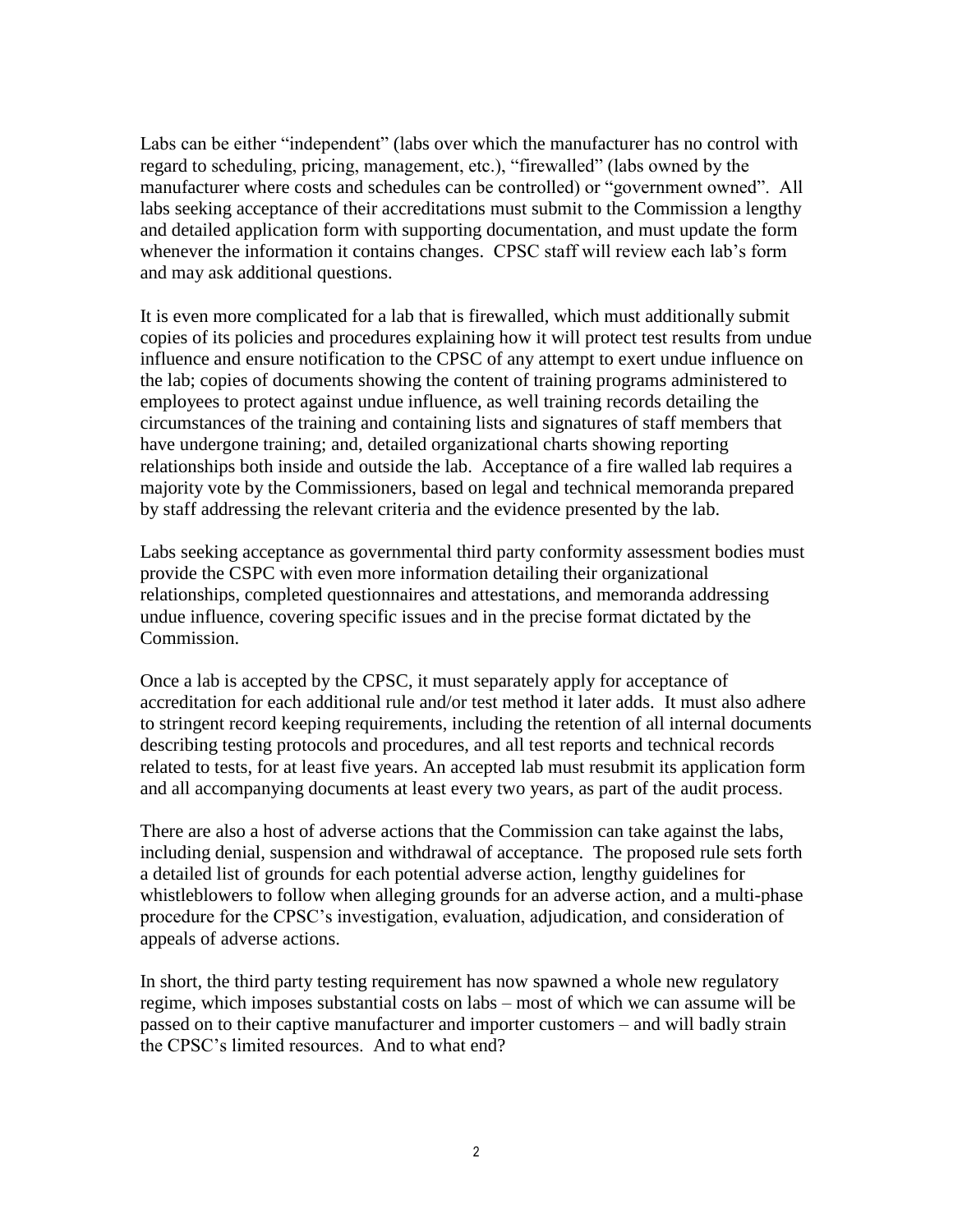As the regulatory burden associated with third-party testing continues to grow out of control, its benefits are speculative and likely overstated. Some argue that third-party testing before sale will result in fewer recalls. But most recalled products contain design or manufacturing defects that are unrelated to the Commission's product and material specific safety standards. Moreover, given the Commission's decision to reduce the lead in the substrate of children's products well below a level presenting any risk to health, recalls of products violating the new standard will not even necessarily protect against a real risk of injury.

Additionally, the manufacturers most likely to honor the third-party testing requirement are also the least likely to produce noncompliant products. Good corporate citizens wishing to maintain their market reputation have already improved their internal mechanisms to ensure compliance regardless of third-party testing requirements, but will also incur the cost of third-party testing consistent with their commitment to follow the law. Indeed, the CPSIA's micromanagement of a company's testing, certification and tracking of each and every component of a product will be less helpful than the sophisticated internal controls manufacturers are currently using and continue to develop and perfect. For instance, we have learned that since the discovery in 2007 that the lead paint in certain violative products was introduced through inadequately supervised component suppliers, manufacturers have reduced their number of suppliers, and now undertake more frequent internal testing. Component suppliers, in turn, take more care to ensure compliance because they are aware that manufacturers will not risk continuing to use a supplier who fails even once to provide compliant components.

In contrast, a "bad actor" with a casual attitude toward safety standards compliance will be just as casual about maintaining accurate records to support CPSIA-mandated certifications. 16 C.F.R. § 1107, when effective, will require a manufacturer to retest and issue a new finished product certificate every time a new batch of paint is used on any component of a product. Manufacturers wishing to avoid that burden will simply ignore component supplier changes and continue to use the results of older tests to support existing certifications. The CPSC does not have the resources to police manufacturers' internal record keeping controls and would not learn of a failure to comply with retesting requirements until it identifies a noncompliant product in commerce and undertakes an investigation. As a result, the detection method of ensuring compliance will remain the default for companies most likely to produce violative products, while those committed to ensuring compliance and already effectively doing so bear the unnecessary additional burden of third-party testing.

Today, the Commission also has enforcement tools vastly improved over those available even a few years ago. These are a more effective use of taxpayer dollars to ensure compliance with safety standards than is policing all children's product manufacturers for certifications to mandatory third-party tests and micromanaging the labs that perform the tests. The Commission now has authority to confiscate and destroy at the border products that violate federal safety standards. Since the advent of our agency's Import Surveillance Division in 2008, we have continued to increase the number of full-time CPSC investigators posted at key U.S. ports. We have also expanded cooperation with